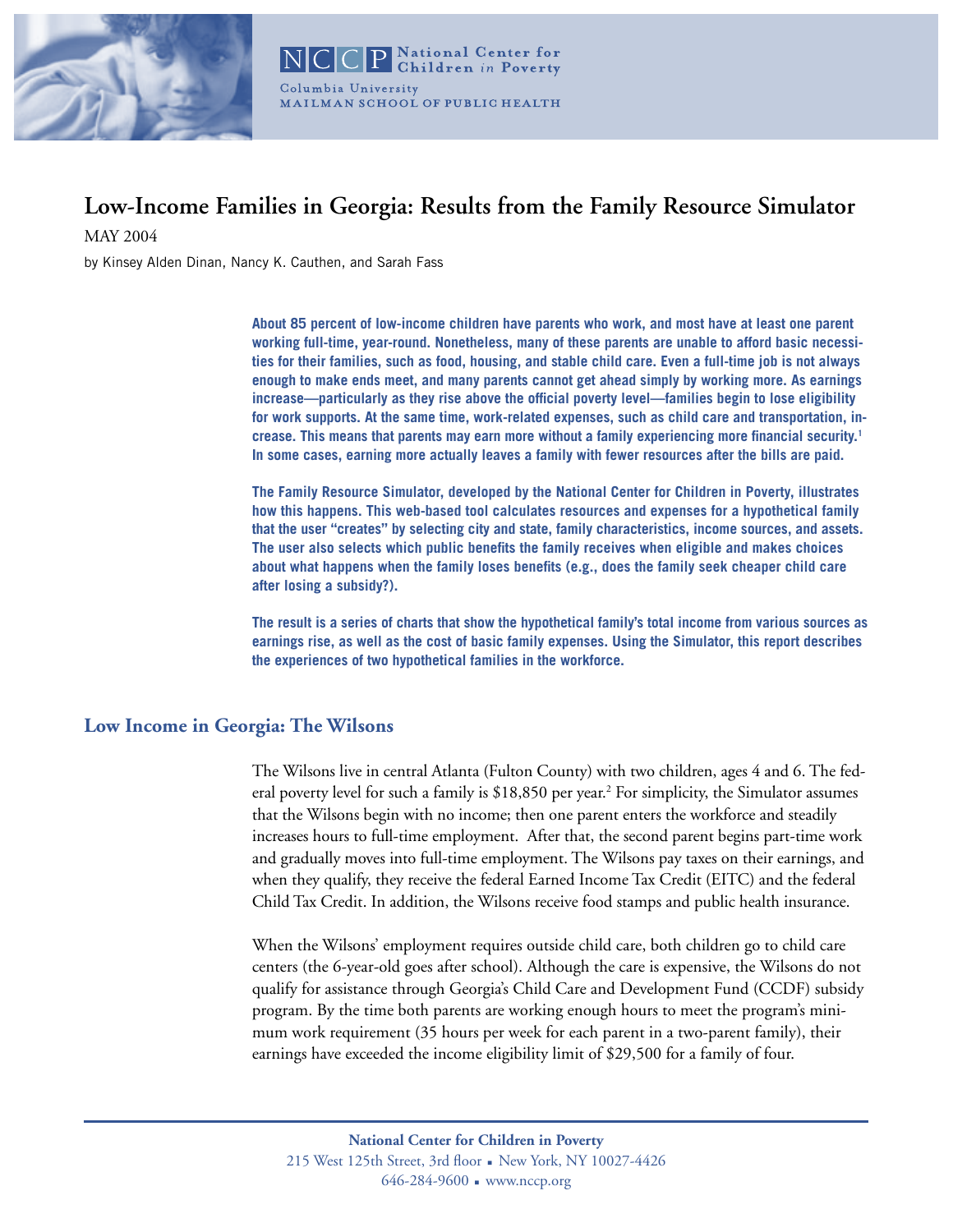#### **Figure 1: Wilson Family**

**Family Resources and Basic Expenses**

NCCP Family Resource Simulator: Georgia 2003





As the Wilsons' earnings increase, their child care and transportation expenses increase, and they begin to lose eligibility for the benefits that support work (see Figure 1). The parents lose public health insurance coverage well before the family's income reaches the federal poverty level, when one parent is working part-time and the other is not employed. This simulation assumes that the Wilsons have insurance through an employer (nationally, only 9 percent of part-time workers have employer-based health care benefits<sup>3</sup>). Without this benefit, the Wilsons would have to pay substantially more or go without health insurance. By the time both parents are working full-time, together earning about \$30,000 per year, the family is no longer eligible for food stamps, and the EITC has nearly phased out.

The Wilsons' resources, even with tax credits, food stamps, and public health insurance, don't exceed expenses until their earnings rise to \$36,000. As the parents' earnings double from \$15,000 to \$30,000 per year, the family experiences only minimal progress toward the goal of making ends meet. At \$37,000—double the federal poverty level— the family has less than \$1,800 in resources available to them after basic expenses. That's just \$150 per month for a family raising two children.

Thousands of families in Georgia have resources and expenses similar to the Wilsons. There are 383,000 low-income families living in the state, and 139,000 of them have a preschoolaged child (under age 6). Among low-income families in Georgia, 84 percent have at least one parent who works, and 60 percent have a parent who works full-time, year-round. More than 40 percent are two-parent families.

## **Low Income in Georgia: The Harrises**

For a single-parent family in Georgia, providing for a family's basic needs is even more challenging. Ms. Harris is a single mother who also has two children, ages 4 and 6. She lives in the greater metropolitan Atlanta area, just outside Fulton County. The federal poverty level for this family is \$15,670.<sup>4</sup>

When Ms. Harris' earnings are low, the family receives the same public benefits as the Wilsons—income tax credits, food stamps, and public health insurance. Ms. Harris also receives child support payments of \$300 per month.<sup>5</sup> This income significantly increases the family's resources, but, as a result, Ms. Harris loses public health insurance at an even lower earnings level—before her earnings reach \$5,000 per year (see Figure 2).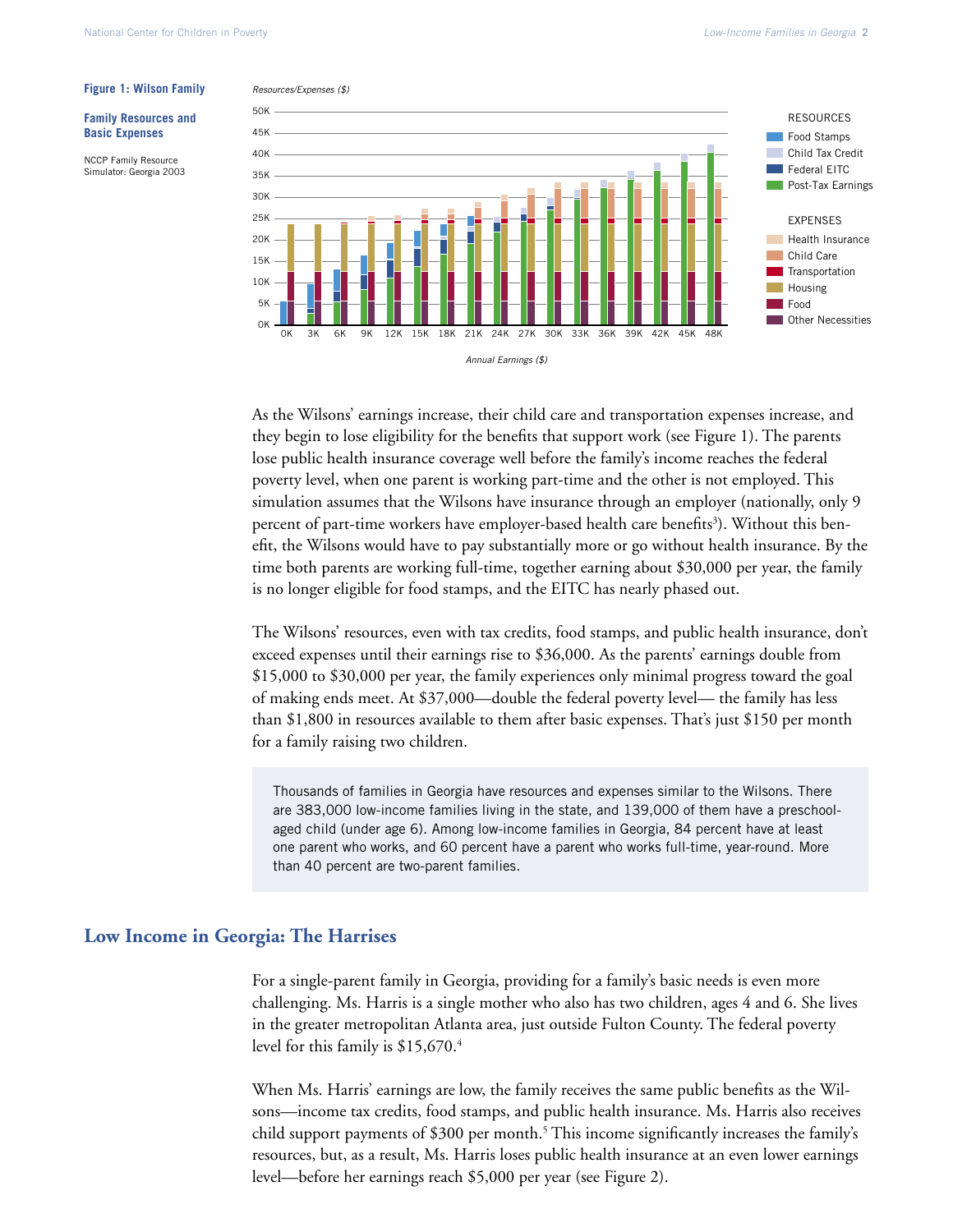#### Resources (\$)

**Family Resources** 

NCCP Family Resource Simulator: Georgia 2003



As with the Wilsons, Ms. Harris' work-related expenses increase as she moves from part-time to full-time employment. Her transportation costs are somewhat higher than the Wilsons' since she lives outside of central Atlanta. This means she needs a reliable car to commute to work, while the Wilsons use public transportation. A car worth \$5,700 would disqualify her from public health insurance; a car worth \$6,700 or more would disqualify her family from food stamps as well.

Ms. Harris' child care expenses, on the other hand, are substantially lower than the Wilsons, because her children are in license-exempt family care while she is at work (the 6-year-old goes after school). This care costs about 40 percent less than care in a licensed child care center or home. Still, with child support payments, tax credits, and a full-time, year-round job paying roughly \$8 per hour<sup>6</sup>—\$3 per hour above the federal minimum wage—Ms. Harris does not have enough money to provide for her family (see Figure 3). And as her earnings increase to \$17,000, the loss of food stamps pushes her even further from this goal.

The Harris' resources do not exceed the cost of basic expenses until Ms. Harris' earnings increase to \$24,000. This means that Ms. Harris is not able to make ends meet until she earns \$13 per hour. Even at this wage, she is unable to afford anything beyond her family's basic necessities.

The Harrises would be better able to cover their expenses if they received child care assistance through Georgia's CCDF subsidy program. However, the program serves only a small percentage of eligible children; in June 2003, about 30,000 children were on a waiting list for subsidies in Georgia.<sup>7</sup> Moreover, as a result of the program's work and income eligibility



### **Figure 3: Harris Family**

**Resources Before and After Basic Expenses**

NCCP Family Resource Simulator: Georgia 2003